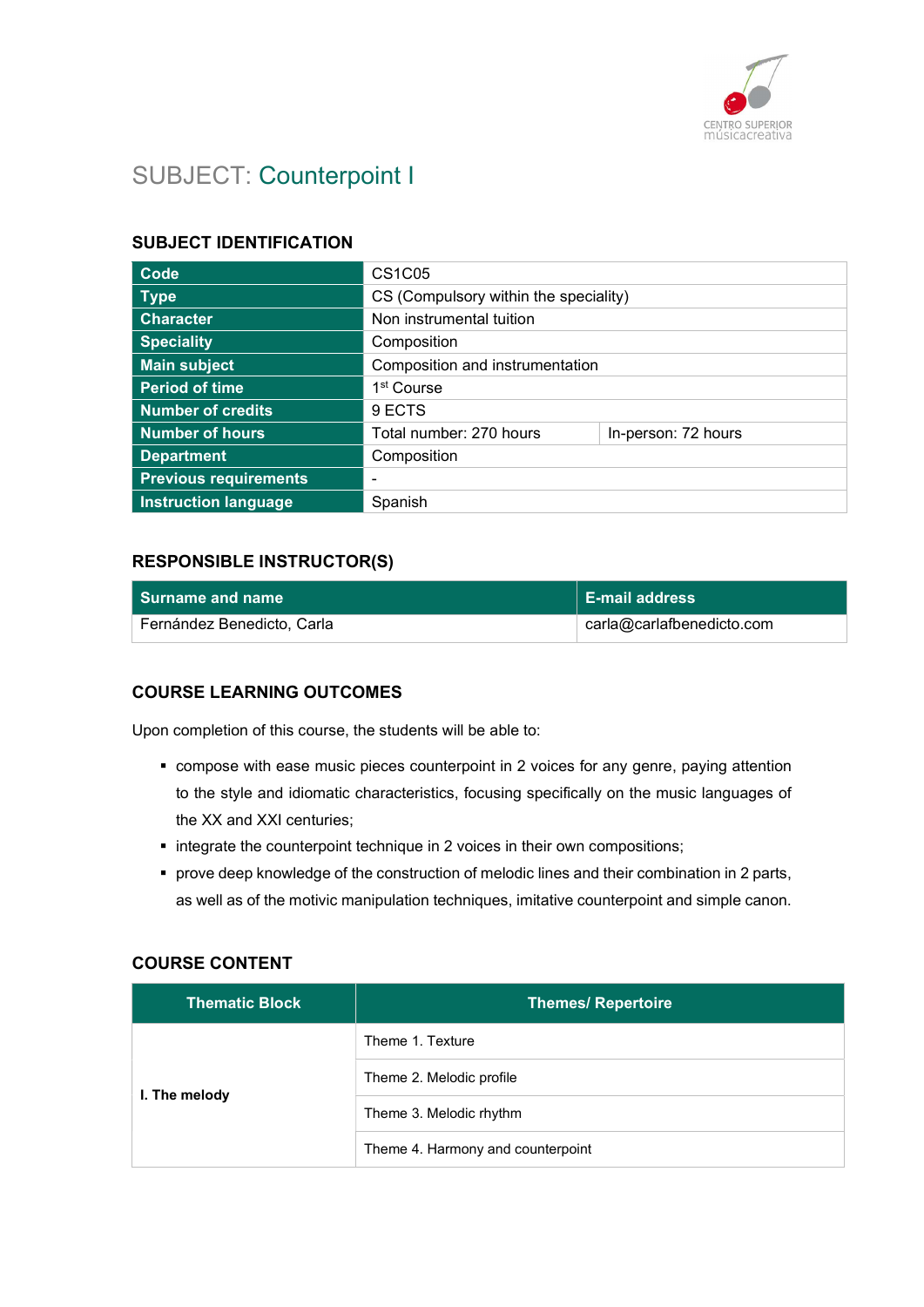

| Theme 5. Harmonic rhythm and melodic line |                                    |
|-------------------------------------------|------------------------------------|
|                                           | Theme 6. Motive                    |
| II. The counterpoint in<br>composition    | Theme 7. Counterpoint in two parts |
|                                           | Theme 8. Canon in two parts        |

# STUDENT´S STUDY HOURS PLANNING

| <b>Activity type</b>                                           | <b>Total hours</b>   |
|----------------------------------------------------------------|----------------------|
| <b>Theoretic activities</b>                                    | 30 hours             |
| <b>Practice activities</b>                                     | 30 hours             |
| Other mandatory training activities (seminars, workshops etc.) | 8 hours              |
| <b>Test taking</b>                                             | 4 hours              |
| <b>Student self-study hours</b>                                | 170 hours            |
| <b>Practice preparation</b>                                    | 28 hours             |
| <b>Total studying hours</b>                                    | $72+198 = 270$ hours |

## **METHODOLOGY**

| <b>Theoretical activities</b>                                                | Master/ demonstrative and doubts resolving classes                                                                                                                       |  |
|------------------------------------------------------------------------------|--------------------------------------------------------------------------------------------------------------------------------------------------------------------------|--|
| <b>Practical activities</b>                                                  | Exemplification. Music pieces analysis. Joint pieces composition in<br>class. Comparison and study of specific cases. Weekly composition<br>exercises. Final assignment. |  |
| <b>Other training mandatory</b><br>activities (workshops,<br>seminars, etc.) | Meet the Artist sessions, Master classes with invited professors etc.                                                                                                    |  |

## ASSESSMENT TOOLS

|                               | Participation: The students must actively participate in class, proving<br>interest and/or understanding of the content covered.                                                                                                          |
|-------------------------------|-------------------------------------------------------------------------------------------------------------------------------------------------------------------------------------------------------------------------------------------|
| <b>Theoretical activities</b> | Continuous evaluation: The students must fulfil the requested<br>assignments during the course of the academic course, demonstrating<br>research ability and practice synthesis skills concerning theoretical<br>concepts in performance. |
|                               | Participation: The students must actively participate in class, proving<br>interest and/or understanding of the content covered.                                                                                                          |
| <b>Practical activities</b>   | Continuous evaluation: The students must fulfil the requested practical<br>assignments during the whole academic course based on to team-<br>work dynamics and also prove writing and oral skills, beside<br>performing skills.           |
|                               | Performance exams: The students must take at least two exams<br>during the academic year in order to show the practical skills acquired                                                                                                   |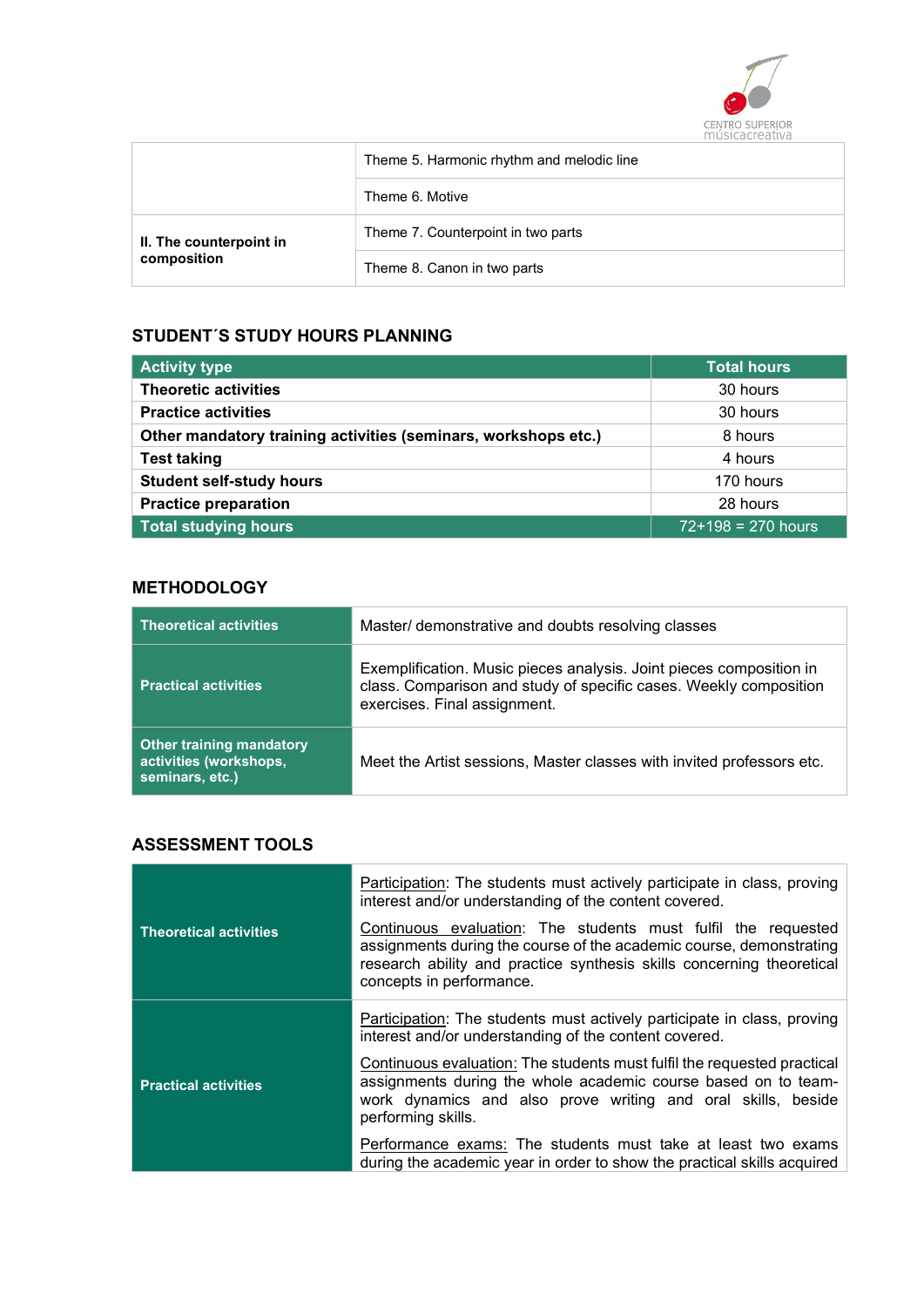

|                             | and the practical assimilation of the course contents according to the<br>tests instructions. |  |
|-----------------------------|-----------------------------------------------------------------------------------------------|--|
| Other educational mandatory | Participation: The students must actively participate in the different                        |  |
| activities (workshops,      | relevant events as considered by the instructor or by the degree                              |  |
| seminars, etc.)             | coordinators.                                                                                 |  |

#### ASSESSMENT CRITERIA

| <b>Theoretical activities</b>                                                | To prove deep knowledge of the technical aspects involved in the<br>melody and the counterpoint in two parts.<br>To recognise and apply the motivic manipulation techniques,<br>imitative counterpoint, and simple canon in music pieces in 2<br>voices. |
|------------------------------------------------------------------------------|----------------------------------------------------------------------------------------------------------------------------------------------------------------------------------------------------------------------------------------------------------|
| <b>Practical activities</b>                                                  | To fulfil the weekly music pieces and composition assignments.<br>To compose a final piece in two voices, applying the acquired<br>counterpoint techniques.                                                                                              |
| <b>Other training mandatory</b><br>activities (workshops,<br>seminars, etc.) | To participate in the relevant events (Meet the artists sessions,<br>invited professors sessions, etc.) organised within the framework<br>of the subject.                                                                                                |

#### GRADE DETERMINATION SYSTEM

## Grade determination system in continuous assessment

|                                              | <b>Grade percentage</b> |
|----------------------------------------------|-------------------------|
| Participation                                | 10%                     |
| Continuous evaluation and weekly assignments | 20%                     |
| Mid-term exam I                              | 15%                     |
| Mid-term exam II                             | 20%                     |
| Final exam                                   | 35%                     |
| Total                                        | 100%                    |

Grade determination system in cases of loss of continuous assessment right

|            | <b>Grade percentage</b> |
|------------|-------------------------|
| Final exam | 80%                     |
| Total      | 80%                     |

#### Grade determination system for the extraordinary assessment call

|             | <b>Grade percentage</b> |
|-------------|-------------------------|
| Retake exam | 100%                    |
| Total       | 100%                    |

Grade determination system for students with disabilities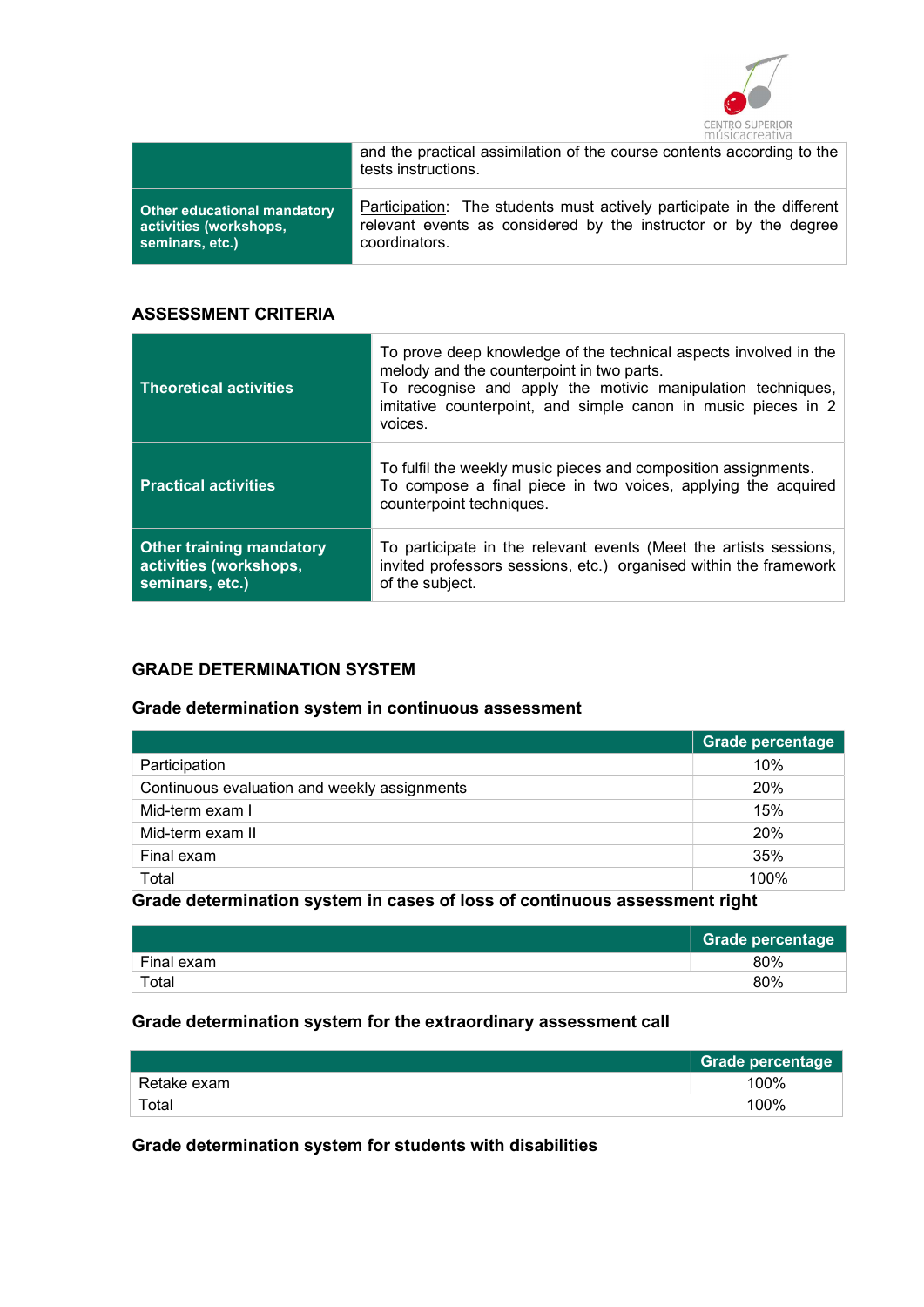

In principle, the grade determination system for students with disabilities will be carried out following the criteria set for the rest of the students, ensuring equal opportunities and conditions for all the students. However, if necessary, the instructor in charge will consider the type of disability of the concerned student. Should the situation apply, the assessment conditions will be adapted in accordance to the limitations of the corresponding disability.

These considerations will be established once the concerned student enrols in the corresponding courses. For the official records, the student and/or the student representative will be requested to present the corresponding disability report for the official accreditation.

|                                              | <b>Grade percentage</b> |
|----------------------------------------------|-------------------------|
| Participation                                | 10%                     |
| Continuous evaluation and weekly assignments | 20%                     |
| Mid-term exam I                              | 15%                     |
| Mid-term exam II                             | 20%                     |
| Final exam                                   | 35%                     |
| Total                                        | 100%                    |

## RESOURCES AND BIBLIOGRAPHY

## Online Campus  $\rightarrow$  https://musicacreativa.classlife.education/

#### **Bibliography**

| <b>Tittle</b>    | Contrapunto creativo                                     |
|------------------|----------------------------------------------------------|
| <b>Author</b>    | FORNER, Johannes & WILBRANDT, Jürgen                     |
| <b>Publisher</b> | Labor S.L.                                               |
|                  |                                                          |
| <b>Tittle</b>    | Contrapunto                                              |
| <b>Author</b>    | PISTON, Walter                                           |
| <b>Publisher</b> | Mundimúsica Ediciones                                    |
|                  |                                                          |
| <b>Tittle</b>    | Counterpoint in Composition. The Study of Voice Leading. |
| <b>Author</b>    | SALZER, Felix & SCHACHTER, Carl.                         |
| <b>Publisher</b> | McGraw-Hill Company                                      |

| Tittle           | Contrapunto                            |
|------------------|----------------------------------------|
| Author           | MOTTHE, Dieter de la                   |
| <b>Publisher</b> | Labor S.L.                             |
|                  |                                        |
| Tittle           | Ejercicios preliminares de contrapunto |
| Author           | <b>SCHOENBERG, Arnold</b>              |
| Publisher        | Idea Books                             |

#### Complementary bibliography

| ∣ Tittle      | Contemporary Counterpoint. Theory & Application |
|---------------|-------------------------------------------------|
| <b>Author</b> | DENISCH, Beth                                   |